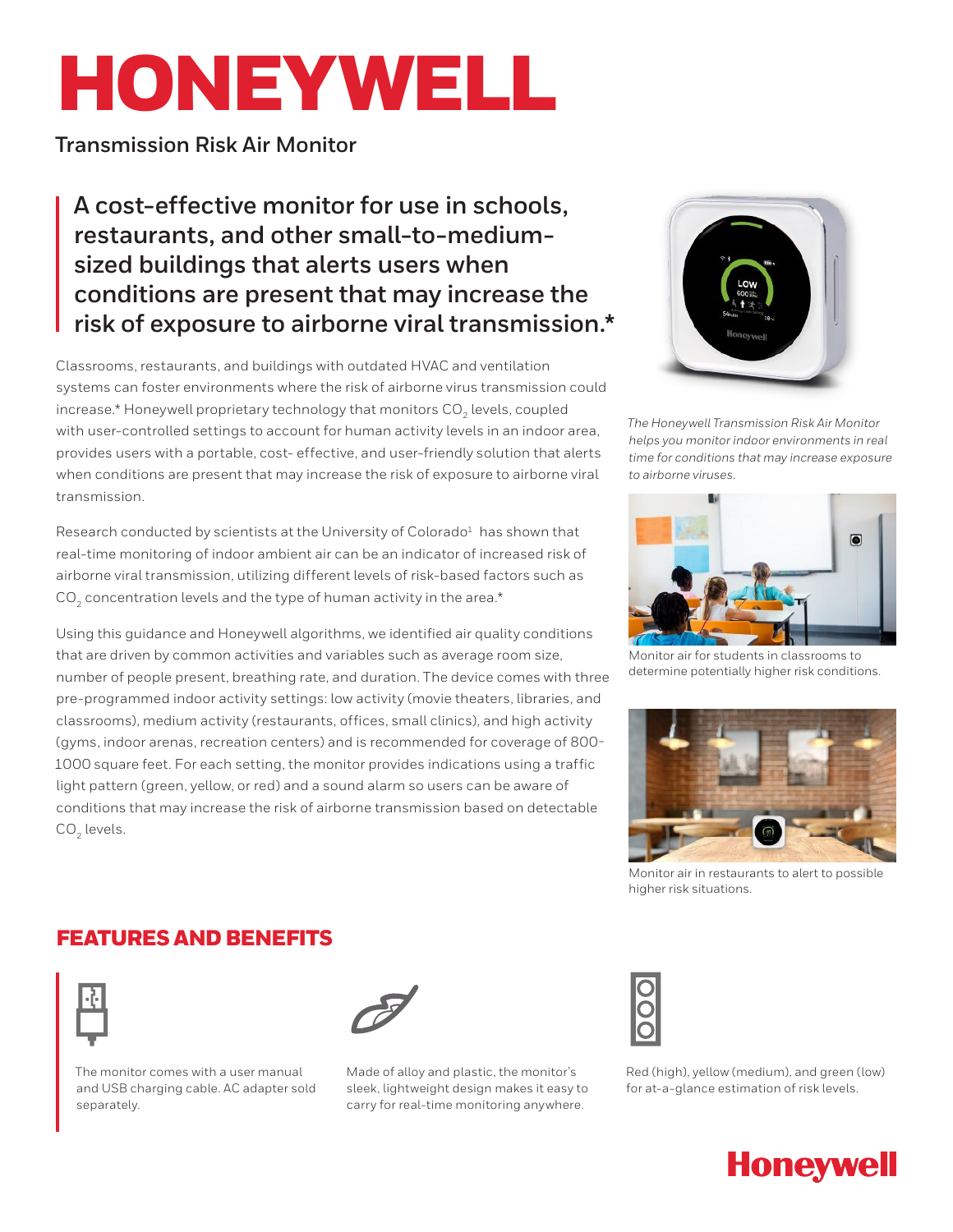# Honeywell Transmission Risk Air Monitor Technical Specifications

| <b>SPECIFICATIONS</b>               |                                                          |  |  |  |
|-------------------------------------|----------------------------------------------------------|--|--|--|
| <b>CHARACTERISTIC</b>               | <b>PARAMETER</b>                                         |  |  |  |
| Dimensions $(H \times W \times D)$  | 80 mm × 80 mm × 22 mm [3.1 in × 3.1 in × 0.87 in]        |  |  |  |
| Weight                              | 140 g                                                    |  |  |  |
| Housing materials                   | Aluminum alloy                                           |  |  |  |
| Display                             | <b>TFT</b>                                               |  |  |  |
| Input voltage                       | 5V                                                       |  |  |  |
| Input current                       | 1A                                                       |  |  |  |
| Battery                             | Lithium-ion rechargeable battery<br>10-hour battery time |  |  |  |
| Battery capacity                    | 2,600 mAh                                                |  |  |  |
| Operating temperature &<br>humidity | 0°C to 40°C, 0% RH to 90% RH                             |  |  |  |
| USB port                            | Micro USB                                                |  |  |  |

In California's 2020 School Reopening Ventilation and Energy Efficiency Verification and Repair Program legislation, the importance of  $CO<sub>2</sub>$  monitoring in classroom settings is highlighted,

**"To ensure proper ventilation is maintained throughout the school year, all classrooms shall be equipped with a carbon dioxide monitor.2"**

| <b>SENSOR RANGE</b>    |                                                      |  |  |  |
|------------------------|------------------------------------------------------|--|--|--|
|                        | <b>DESCRIPTION DETECTION RANGE</b>                   |  |  |  |
| CO <sub>2</sub> (NDIR) | 400 ppm to 2000 ppm, up to 10,000 ppm extended range |  |  |  |
| Temperature            | $-20^{\circ}$ C to 60°C or -4°F to 140°F             |  |  |  |
| Humidity               | 0% RH to 100% RH                                     |  |  |  |
|                        |                                                      |  |  |  |

*Monitors should be placed in the center of activity areas and should be close to breathing height (approximately 1.5 m, depending on the height or age of the room occupants), out of direct sunlight, and not directly located near induction units, floor fans, or heaters.* 

# DEVICE INDICATION<sup>4</sup>







|                                                           | <b>GREEN</b>                                                                                                                                                                                                                                                                                                               | <b>YELLOW</b>                                                                                                          | <b>RED</b>                                                                                                               |  |  |  |
|-----------------------------------------------------------|----------------------------------------------------------------------------------------------------------------------------------------------------------------------------------------------------------------------------------------------------------------------------------------------------------------------------|------------------------------------------------------------------------------------------------------------------------|--------------------------------------------------------------------------------------------------------------------------|--|--|--|
| <b>Low Activity</b><br>Setting <sup>56</sup>              | $\leq$ 800 ppm<br>0.043% infection risk                                                                                                                                                                                                                                                                                    | 800 ppm<br>0.043% infection risk                                                                                       | $1100$ ppm<br>0.051% infection risk                                                                                      |  |  |  |
| <b>Medium</b><br><b>Activity</b><br>Setting <sup>57</sup> | $\langle 700 \text{ ppm}$<br>3.40% infection risk                                                                                                                                                                                                                                                                          | 700 ppm<br>3.40% infection risk                                                                                        | 1000 ppm<br>5.41% infection risk                                                                                         |  |  |  |
| <b>High Activity</b><br>Setting <sup>58</sup>             | $500$ ppm<br>7.32% infection risk                                                                                                                                                                                                                                                                                          | 500 ppm<br>7.32% infection risk                                                                                        | 800 ppm<br>25.25% infection risk                                                                                         |  |  |  |
| <b>Custom</b><br><b>Setting</b>                           | The end user can also choose custom settings on the device to set the alarm threshold levels based on the<br>user's parameters and local, regional and state requirements. Note: If custom settings are used, the user is<br>solely responsible for validating that those alarm settings meet their specific requirements. |                                                                                                                        |                                                                                                                          |  |  |  |
| <b>Recommended</b><br><b>Action</b>                       |                                                                                                                                                                                                                                                                                                                            | • Open windows<br>$\blacksquare$ Turn on HVAC fan<br>$\blacksquare$ Move out of room<br>• Additional actions as needed | • Ventilate room immediately<br>$\blacksquare$ Reduce activities<br>• Move out of room<br>• Additional actions as needed |  |  |  |
| <b>Alarm</b>                                              |                                                                                                                                                                                                                                                                                                                            | One beep                                                                                                               | Two beeps                                                                                                                |  |  |  |